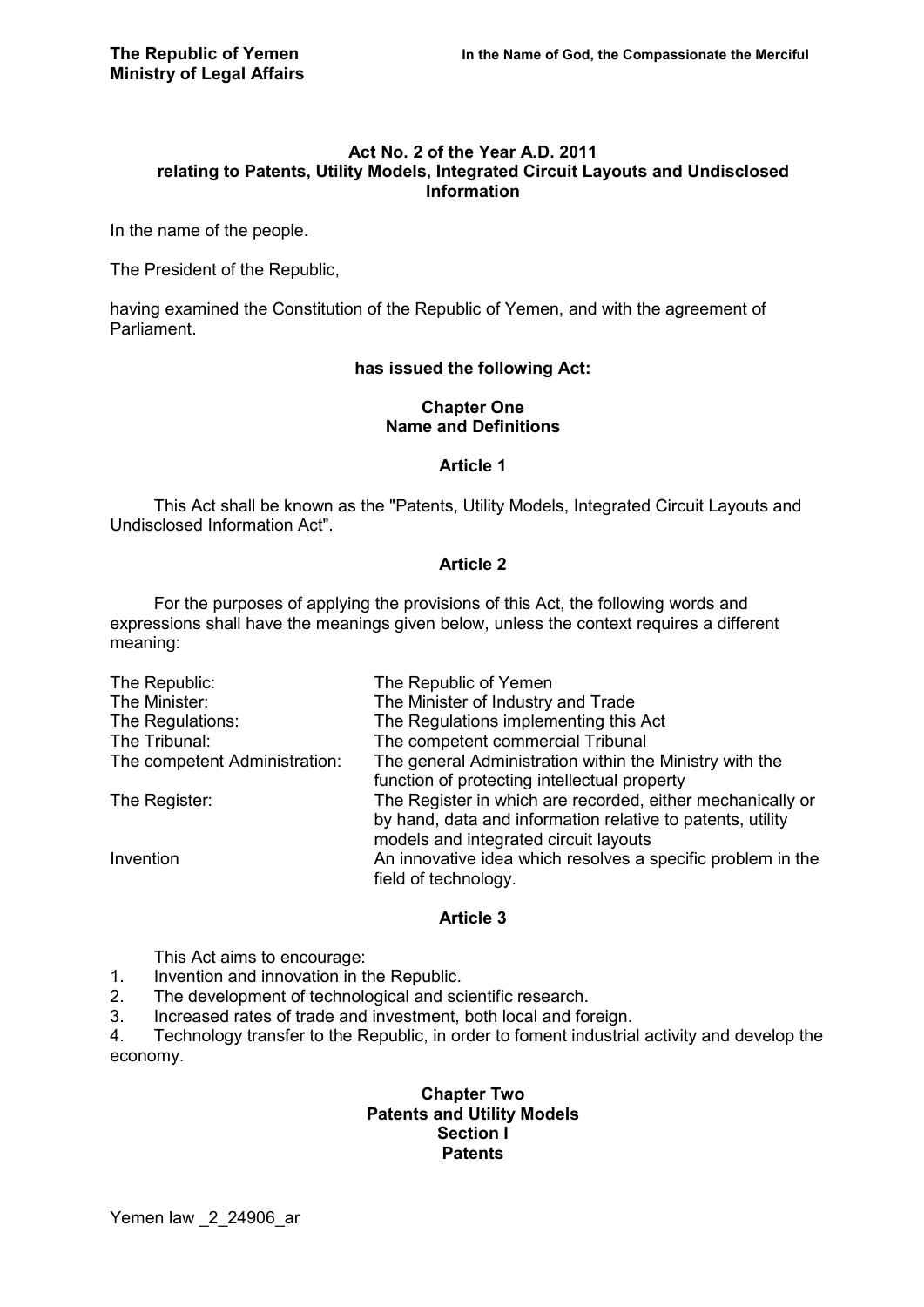An invention may be granted a patent under the provisions of this Act, provided it is new, involves an innovative step and has an industrial application. The invention may be related to a product or to an industrial process.

# **Article 5**

 (a) An invention is new if it has no precedent in earlier technology. In this context and for the purposes of this Act, earlier technology refers to anything previously disclosed to the public anywhere, either in writing or orally, or by use, or by any means which have made the invention known before the date of filing a request for a patent, or of claiming priority.

 (b) Disclosure of the invention shall not be taken into consideration if such disclosure takes place during the priority period. The Regulations define other cases in which the disclosure of an invention is not considered to come under the definition of earlier technology.

 would not arrive at it easily and intuitively as a result of earlier technology related to the patent (c) An invention involves an innovative step if a person ordinarily versed in that discipline request.

 (d) An invention is deemed to have an industrial application if it can be manufactured or used in any field of industry or agriculture, including handicrafts, fishing and services.

# **Article 6**

Patents shall not be issued for the following:

 1. Inventions the use of which would violate sharia law, public order or public morals, or the security of the Republic; or inventions harmful to the environment, or to the life or health of humans, animals or plants.

 2. Mathematical discoveries, theories and procedures; the rules, regulations and procedures for carrying out commercial activity, for performing pure intellectual activity, or for playing games.

3. Methods of diagnosis, cure or surgery for either humans or animals.

 4. Plants or animals, or the methods used to produce plants or animals with the exception of micro organisms, non-biological methods and microbiological processes.

 5. Living organs, tissues and cells; natural biological materials, DNA, blood, hormones or genes.

# **Article 7**

 (a) The patent shall be a personal right of the party in whose name it was issued; it may be transferred by inheritance or ceded to a third party.

 (b) If the invention is the result of joint efforts among a number of parties, the right to the patent shall be shared among them equally, unless they agree otherwise. A party whose efforts were limited to helping to create the invention shall not be considered to share therein.

 (c) If more than one party independently creates the same invention, the patent shall be granted to the one who first presents a request to file the invention with the competent Administration.

# **Article 8**

 (a) A patent obtained by an employee shall belong by right to the employer if the invention involved was the outcome of implementing the contract of employment, or of an independent obligation to create that invention, or if the employer can show that the employee only created that invention by using the opportunities, means and data made available to him by the employer, unless the employment contract states otherwise.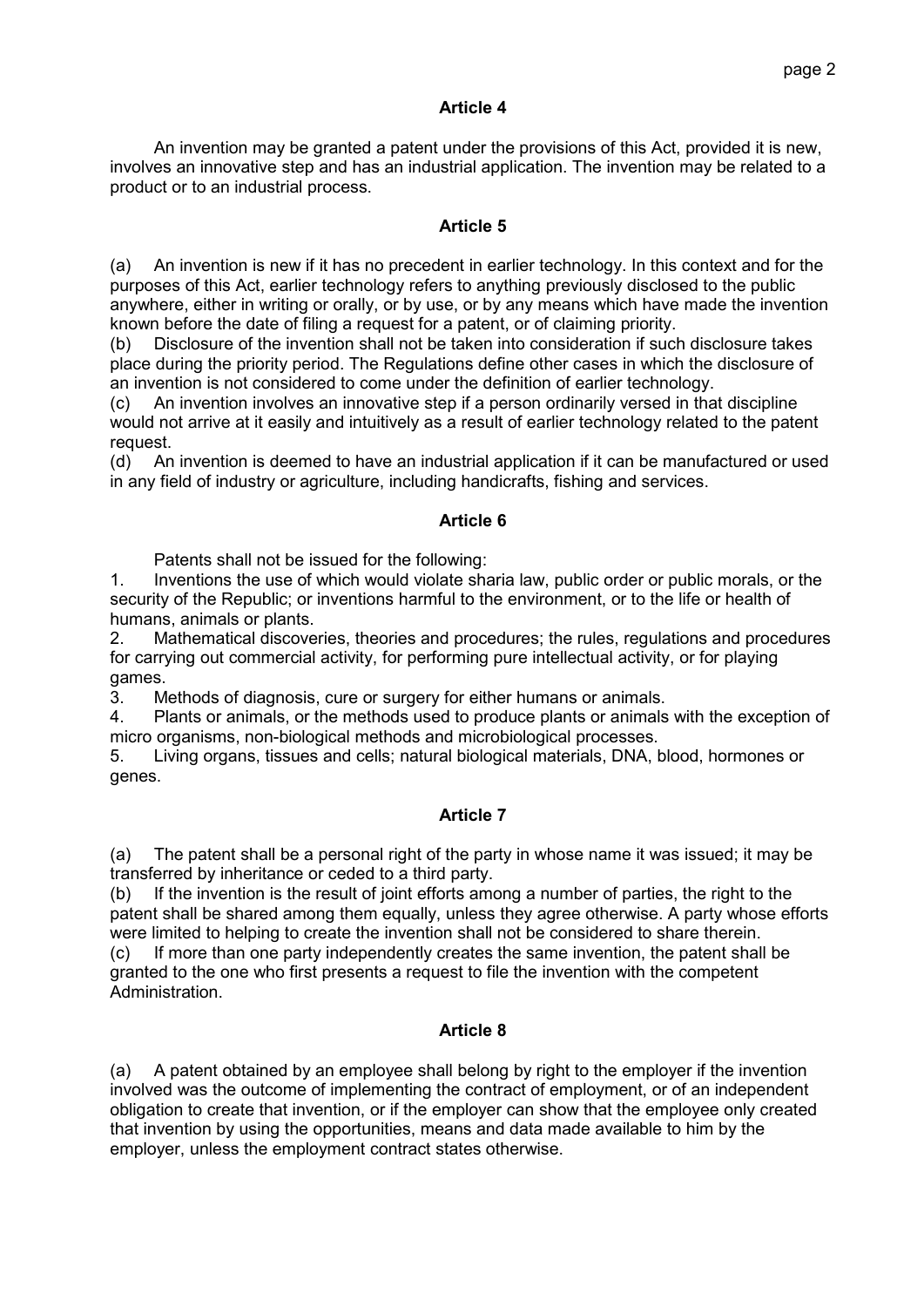(b) The provisions of clause (a) of this article do not prejudice the employee's right to obtain financial reward, either agreed between the two parties or assessed by the Tribunal in the light of the conditions of the contract of employment and the economic importance of the invention.

 (c) A request to obtain a patent presented by an employee within a year of leaving his employment shall be considered to have been presented during the period he worked for the employer concerned.

(d) The provisions of this article also apply to government employees.

## **Article 9**

 (a) The party presenting the request for a patent must describe the invention clearly and fully enough to enable the invention to be realised by someone possessing specialised knowledge in that field. The description of the invention must include the innovative elements for which the applicant is seeking protection. If the invention regards biological, plant or animal materials, or traditional knowledge, the applicant must provide evidence that that he obtained them from legitimate sources.

 (b) The request to obtain a patent shall be presented to the competent Administration in the form prescribed. The Regulations explain what information must be included in the request, the way it is to be entered in the registers, the rules, procedures and deadlines for the request to be examined and a decision taken thereon, as well as the documents which must accompany the request.

 (c) Any changes the applicant for the patent wishes to introduce into his request must be made in accordance with the rules and procedures defined in the Regulations.

## **Article 10**

 A party making a request to obtain a patent shall benefit from right of priority if he has filed a previous request in a State which is linked to the Republic by an international agreement on intellectual property, or which has relations of reciprocity with the Republic, on condition that the party files a request before the competent Administration within twelve months, calculated from the day following the filing of the first request. The party concerned must present an official copy testifying to the filing of the first request before the authorities in the other State within ninety days of the date of filing the request to obtain a patent before the competent Administration. In this case, the date of filing the request for a patent before the competent Administration is considered as being the date of presentation of the original request for the same invention in the other country.

## **Article 11**

 (a) If the request to obtain a patent is accepted, the competent Administration shall undertake to announce as much, using means of mass communication as defined in the Regulations. (b) Any interested party can present a written objection to the competent Administration concerning a request to file a patent. This must include reasons for the objection to continuing the procedure to grant a patent, and must be presented within ninety days of the date of the announcement of the request pursuant to clause (a) of this article. The competent Administration shall supply the patent applicant with a copy of the objection, and it is up to the applicant to respond in writing within thirty days of the date of receiving notification thereof, otherwise he is deemed to have relinquished the request for registration.

 (c) The competent Administration shall issue its decision, including reasons, either accepting or rejecting an objection presented within the legal deadlines against a request to file a patent. (d) The applicant making the request to obtain a patent and the party objecting thereto both have the right to appeal to the Tribunal against the decision made by the competent Administration under clause (c) of this article, within thirty days of their receiving a copy of that decision. An appeal against a decision to reject the objection shall not halt the request procedure, unless the Tribunal decides otherwise.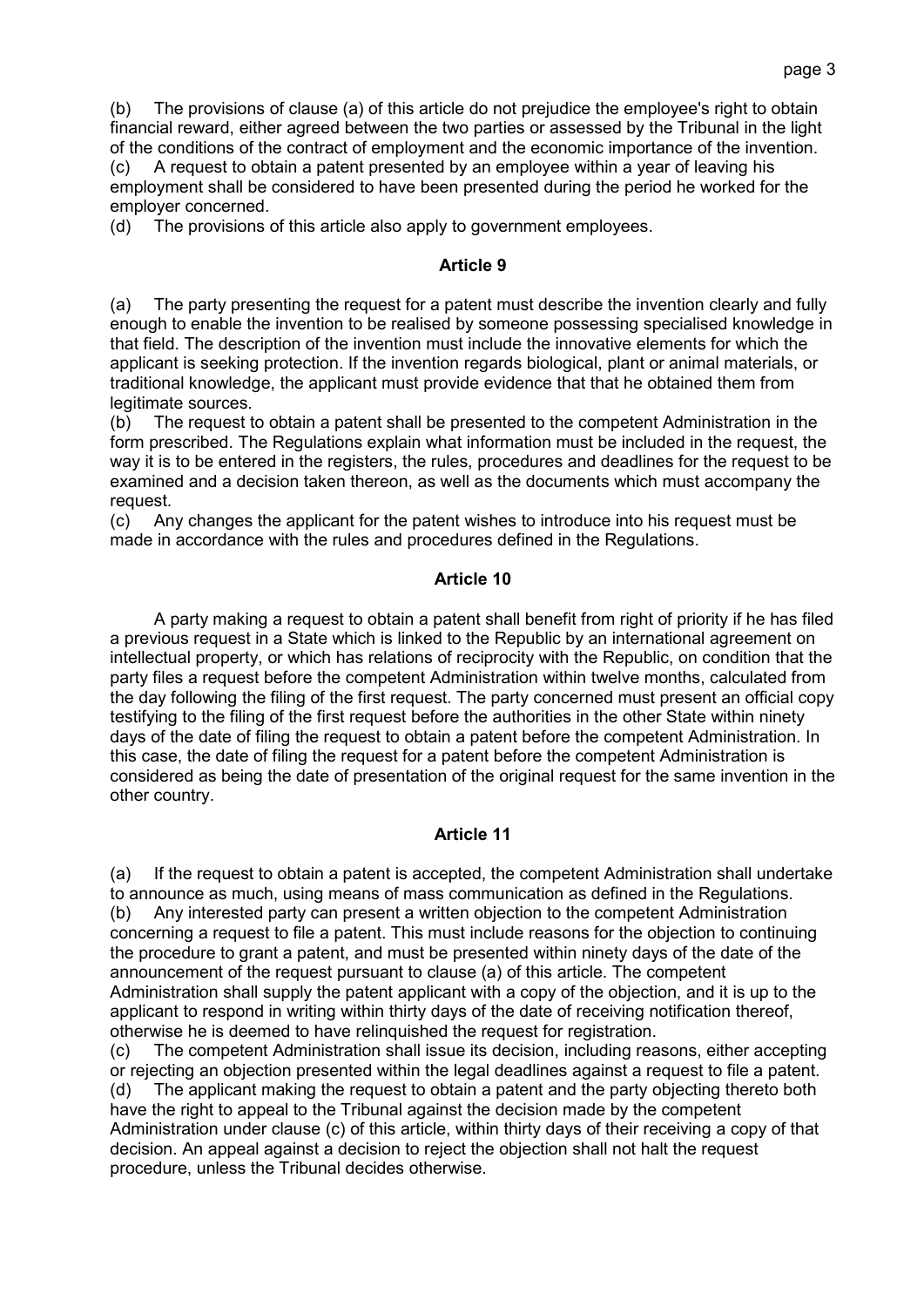The applicant making the request to obtain a patent is granted a period of twelve months from the expiry of the objection period defined in article 11 (b) of this Act, if no objection against the request to obtain a patent has been lodged, or from the date of issue of a final decision concerning the objection, or of the judgement of the Tribunal, in order to complete the registration procedures, otherwise he is deemed to have relinquished the request for registration.

## **Article 13**

 The invention is granted protection for a period of twenty years, beginning from the date of the presentation of the request. The protection period cannot be renewed.

## **Article 14**

 (a) If the holder of the patent makes any improvements or modifications to his original invention, he may obtain an additional patent granting protection for the outstanding period of protection for the original invention.

 (b) The additional patent is subject to the same provisions as the original patent, pursuant to this Act.

## **Article 15**

 Temporary protection is granted to inventions exhibited at national or international trade fairs which take place in the Republic. Such temporary protection shall not lead to an extension of the period of protection stipulated under article 13 of this Act. The Regulations define the rules and procedures which regulate the granting of such protection.

## **Article 16**

 Following the issue of a patent all interested parties, having paid the necessary fees, have the right to examine the Register and to obtain an extract of the information contained therein.

# **Article 17**

The holder of a patent acquires the following rights:

 1. The right to prevent third parties from manufacturing products covered by the patent, exploiting them, using them, offering them for sale, selling them or importing them without the patent holder's consent.

 2. The right to prevent third parties from using manufacturing processes, or using products directly manufactured in that way, offering them for sale, selling them or importing them without the patent holder's consent.

3. The right to hypothecate the patent or cede it to others.

 4. The right to grant a contracting licence to third parties to use the invention, in part or in whole. Such a licence does not deprive the patent holder from the right to exploit the protected invention himself. The Regulations define the rules and procedure for registering and publishing the licence.

## **Article 18**

 The patent holder's right to prevent others from importing, using, selling or distributing products protected by that patent, shall expire if the holder markets those products in another State or licenses another party to do so.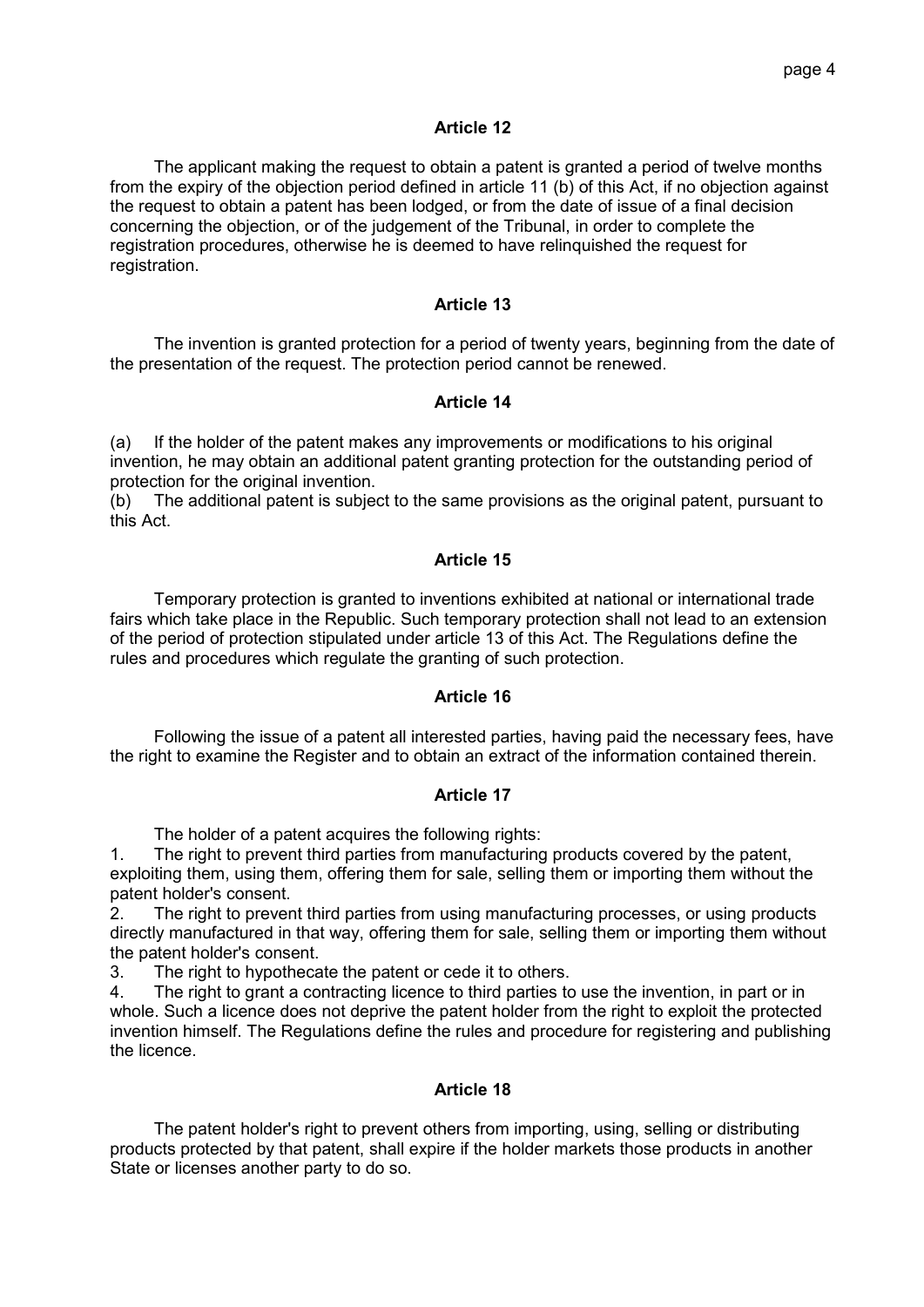The patent and its associated rights expire in any of the following circumstances:

(a) Expiry of the protection period for the invention, pursuant to article 13 of this Act.

(b) Failure to pay the annual fee to maintain the protection for the invention.

 (c) Issue of a definitive judicial sentence stipulating the invalidity or cancellation of the registration of the patent.

## **Section II Utility Models**

# **Article 20**

 A utility model shall be granted in accordance with the provisions of this Act if it incorporates a technical solution that is new in form, composition, methods or instruments, or parts thereof, or anything else which may have a commercial use.

# **Article 21**

 A request to obtain a utility model may be turned into a request to obtain a patent if it satisfies the necessary conditions, just as a request to obtain a patent may be turned into a request to obtain a utility model. In all cases, the protection period is calculated from the date of presentation of the original request.

# **Article 22**

 The protection accorded to utility models extends for seven years and cannot be renewed. It begins from the date of payment of the fee for the request to obtain a utility model.

## **Article 23**

 The Regulations stipulate the rules and procedures for presenting a request to obtain a utility model, the documents which must accompany the request, the deadlines for the request to be examined, decided on and published, the ways to complain against any decisions issued concerning the request, and the amount of the fees.

### **Chapter Three Integrated Circuit Layouts**

## **Article 24**

 (a) For the purposes of implementing the provisions of this Act, integrated circuit layout means any three-dimensional array of an integrated circuit, intended for manufacturing purposes. Integrated circuit means any product, in its final or intermediate form, which includes a group of components, at least one of which is active, fixed to a sheet of insulating material and forming, with all or some of its connections, an integrated unit which has the purpose of performing a specific electronic function.

 (b) An integrated circuit layout may be granted protection if it is new, the outcome of an intellectual effort, and if it is not commonly and widely known among experts in the industrial sector concerned.

# **Article 25**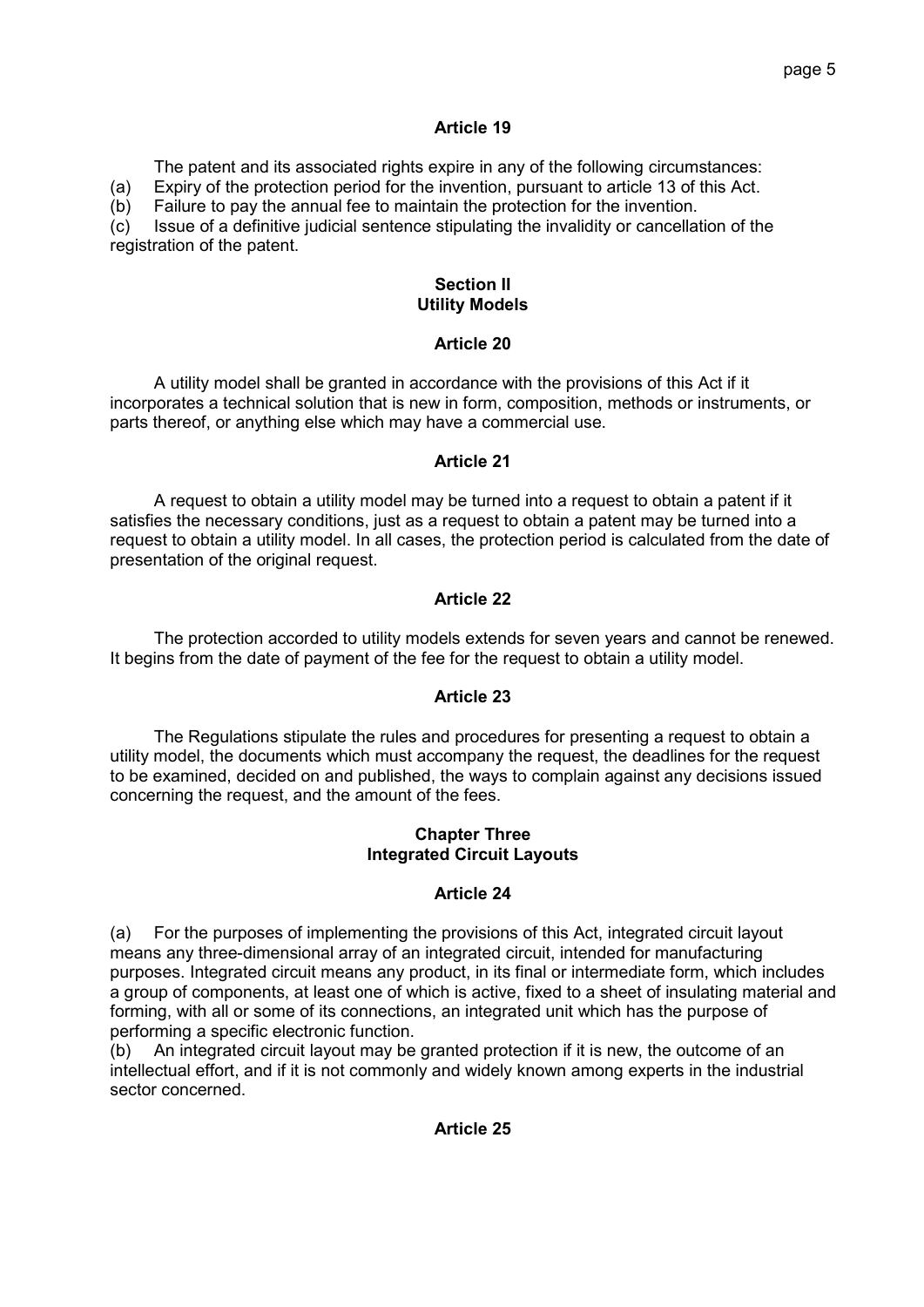An integrated circuit layout is granted protection for a period of ten years, beginning from the date of the presentation of the request for protection before the competent Administration, or from the date of the first use of the layout anywhere in the world. The Regulations specify the rules and procedures for registering integrated circuit layouts.

#### **Article 26**

 With the exception of any reproductions of integrated circuit layouts carried out for personal or academic purposes, the holder of a layout protected by this Act has the right to request the Tribunal to forbid third parties from using that layout without his consent. Any of the following actions shall be considered as unlawful use of integrated circuit layouts: (a) Reproducing the integrated circuit layout, wholly or any original part thereof, either by incorporating it into another integrated circuit or by any other method.

 (b) Importing, selling or distributing the integrated circuit layout, or any other integrated circuit which incorporates the protected layout; or undertaking any of those actions for any item containing an integrated circuit if that circuit contains an unlawfully copied layout.

#### **Article 27**

 The rights afforded to the holder of the integrated circuit layout shall be restricted to actions carried out for commercial purposes. The holder cannot exercise those rights in relation to an original layout resembling his own but invented independently by another party, nor in relation to another layout invented on the basis of the analysis or evaluation of the protected layout, or to any integrated circuit incorporating the other layout.

#### **Article 28**

 The actions listed under article 26 (b) of this Act shall not be considered as violations if the party who carried them out, or ordered them to be carried out, did not know, or had no reasonable grounds to know, when coming into possession of the integrated circuit, or the item containing that circuit, that it incorporated an unlawfully copied integrated circuit layout. That party may undertake those actions in relation to goods he possessed, or which were ordered, before receiving explicit notice that the design was unlawfully reproduced, on condition that he pay the holder of the layout fair compensation, either agreed between the parties or established by the Tribunal.

#### **Chapter Four Undisclosed Information**

### **Article 29**

 Undisclosed information shall enjoy legal protection under the following conditions: (a) If characterised by secrecy; in other words, if the information, as a whole or in the composition of its parts, is not generally known or in circulation among practitioners of the industrial activity in the scope of which the information falls.

(b) If its commercial value derives from the fact of its being secret.

 (c) If its secrecy depends upon effective measures made by its legal holder to maintain that secrecy.

#### **Article 30**

The protection afforded by this Act extends to undisclosed hard-won information, presented to the competent authorities in order to obtain permission to market agricultural products which employ new chemical materials. The authorities receiving such information have the obligation to protect it from disclosure and from unfair commercial use, from the date the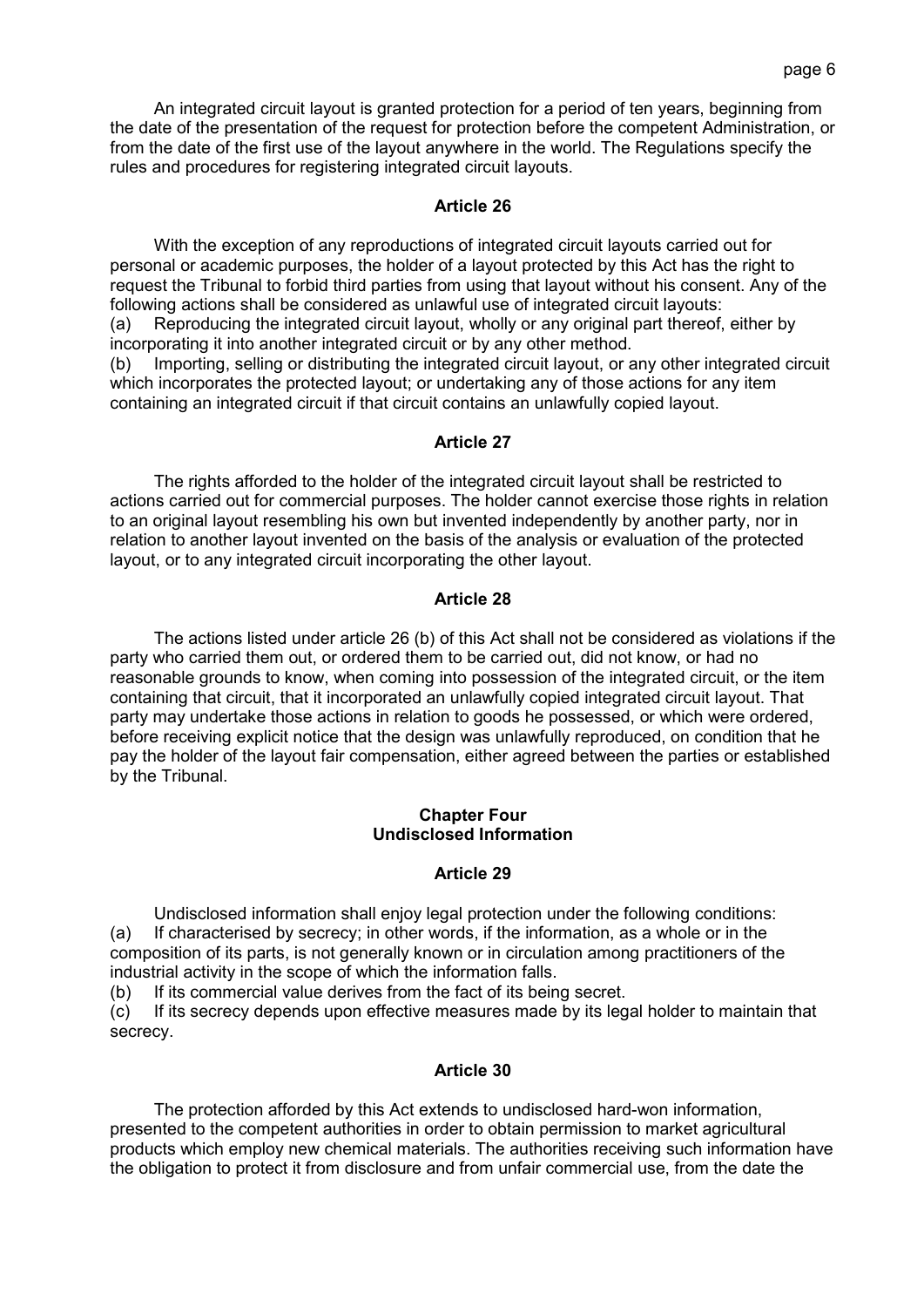information is presented until it ceases to be secret. However if, in the course of carrying out their duties, the competent authorities are compelled to disclose the information in order to protect the public, such disclosure shall not be considered to violate the rights of the holder of the information.

## **Article 31**

 The legal holder of the undisclosed information must take the measures necessary to protect that information and prevent it circulating among other parties. The holder's responsibility to prevent third parties accessing that information does not cease unless he shows that he made sufficient and reasonable efforts to protect it. The information retains its secret character and its associated rights preventing third parties from violating it, if it remains undisclosed pursuant to article 29 of this Act. The rights of the legal holder of the undisclosed information include the right to prevent others from disclosing that information to third parties, from obtaining it themselves, or from using it without his consent in a way that conflicts with transparent commercial practice.

# **Article 32**

 The following actions are not considered to conflict with transparent commercial practice: (a) Obtaining information from publicly available sources such as offices (including patent offices), open government archives and published research, studies and reports.

 (b) Arriving at the same information as a result of spontaneous and independent efforts involving testing, experimentation and analysis of products which circulate on the market and which incorporate the undisclosed information.

 (c) Obtaining information as a result of independent research, innovation, invention, development, modification or enhancement.

 among practitioners of the industrial activity in the scope of which the information falls. (d) Possessing and using information which is known and available, and which circulates

## **Chapter Five Mandatory Licences**

## **Article 33**

 On the basis of a proposal from the competent Administration, or of a decision issued by a competent authority, the Minister may grant a mandatory licence to use an invention protected by patent, by a utility model or by an integrated circuit layout certificate. He must examine each licence in the light of its substantive merits and take account of the following:

 (a) Whether four years have passed since the request to obtain a patent was submitted, or three years since the patent was granted, whichever comes later, without the holder of the patent having used the invention, or having used it insufficiently, unless justified by a legitimate excuse.

 (b) Whether, following legal or administrative measures, it is proved that the holder of the patent committed an abuse or practised the rights deriving from the patent in a way that conflicts with transparent commercial practice.

 (c) Whether the applicant for a mandatory licence can show that he sought to obtain a licence from the rightful holder of the patent, in accordance with reasonable commercial conditions and for a reasonable material recompense, and that his efforts met with no success over a reasonable period of time. However neither these conditions, nor the conditions under clause (a) of this article, apply if a national emergency or highly compelling circumstances exist, or when the usage is for non-commercial public purposes. In this latter case the rightful holder of the patent shall be immediately informed.

 (d) Whether the mandatory licence is being granted to make the patent, integrated circuit layout, or utility model available on local markets.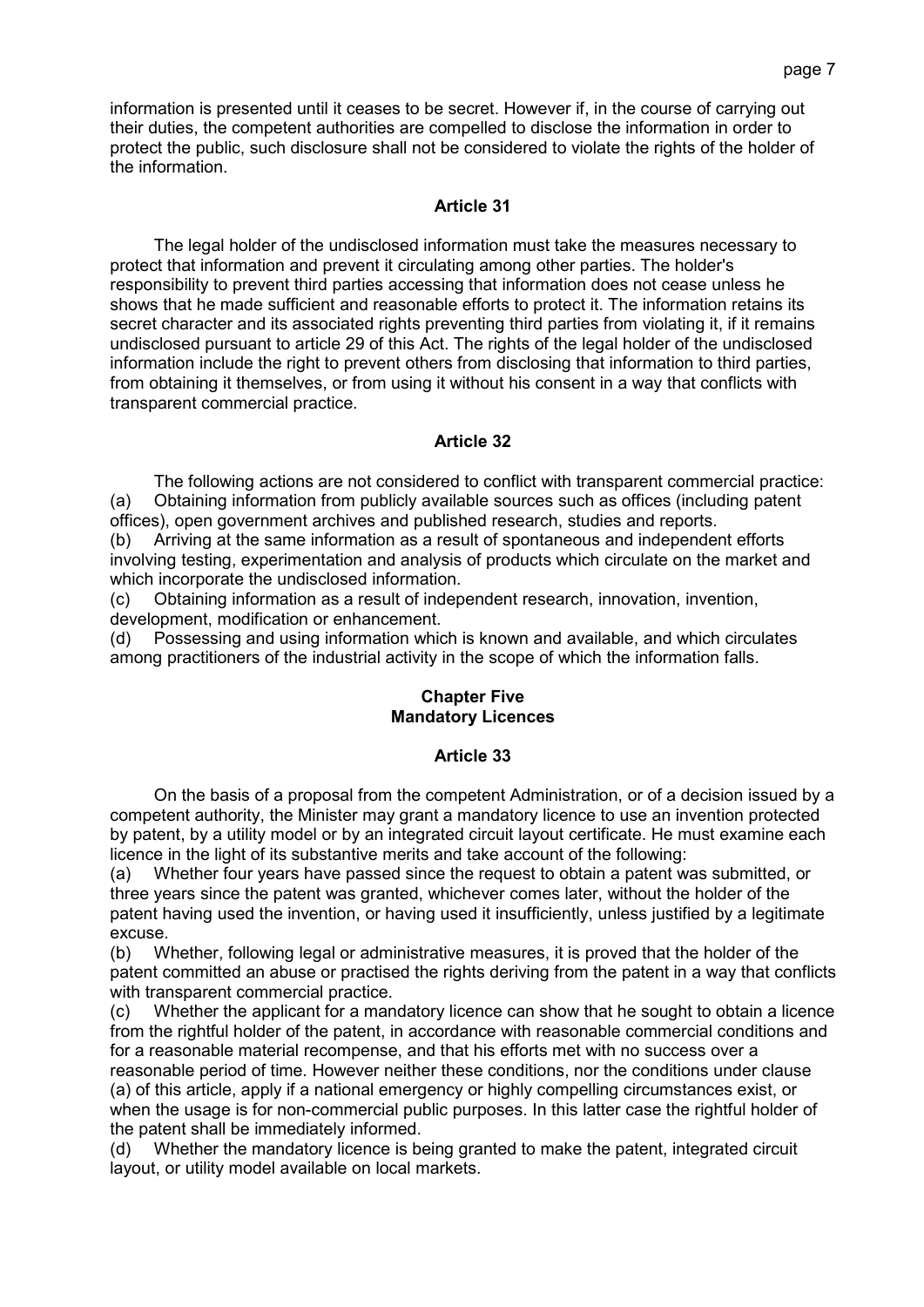(e) Whether the decision granting a licence defines the licence's scope and term, as required by the purpose for which the licence is being granted. The license shall be terminated if the conditions for which it was granted cease to exist and are unlikely to recur, giving due consideration to the lawful interests of the licensee. It is the function of the competent authorities, following a request from interested parties, to see whether those conditions persist.

 (f) That the licence not be exclusive to the person to whom it was granted, and that he does not cede it to others unless accompanied by the project or the part thereof that relates to the use of the invention.

(g) That each request be decided independently.

 (h) That the holder of the patent, utility model, or integrated circuit layout certificate be fairly compensated, giving due consideration to the economic value of the licence. The body which issued the decision shall be responsible for determining the amount of compensation, and the licensee must honour that amount. The decision establishing the compensation to the holder of the patent, utility model, or integrated circuit layout certificate, as regards the use of a mandatory licence, is subject to examination before the judiciary or to independent review by a neutral authority.

#### **Article 34**

 A mandatory licence to use a patent related to semiconductor technology shall only be granted for public non-commercial purposes, or to rectify practices which, following judicial or administrative review, are declared to be non-competitive.

### **Article 35**

 If a certain patent involves an important technological advance possessing great economic value, but it cannot be used without using another patent (the original patent), the holder of that patent may be granted a mandatory licence to use the original patent. In this case, the mandatory licence may not be ceded unless the second patent is also ceded. The holder of the original patent has the right to obtain a similar licence from the holder of the mandatory conditions and procedures for registering, modifying and terminating mandatory licences. licence, in accordance with reasonable conditions. The Regulations define the circumstances,

#### **Chapter Six Penalties**

#### **Article 36**

A fine of up to 1 million rial shall be imposed upon anyone who:

 1. Undertakes, for commercial purposes, to counterfeit any patent, utility model, or integrated circuit layout registered and protected under this Act.

 2. Sells, puts on display for sale or circulation, imports, or posses for commercial purposes products which he knows counterfeit an invention.

 3. Unwarrantedly places on products, publicity, packaging instruments, etc. information which would lead people to believe he had obtained a patent or utility model.

 If any of the offences stipulated by this article is repeated the penalty shall be redoubled. In all cases, the Tribunal may rule to confiscate the counterfeited items involved in the offence, and the instruments used to practise the counterfeit. The sentence shall be made public as the Tribunal sees fit.

#### **Article 37**

 Anyone violating any other provision of this Act shall be punished by a fine of up to 500,000 rial.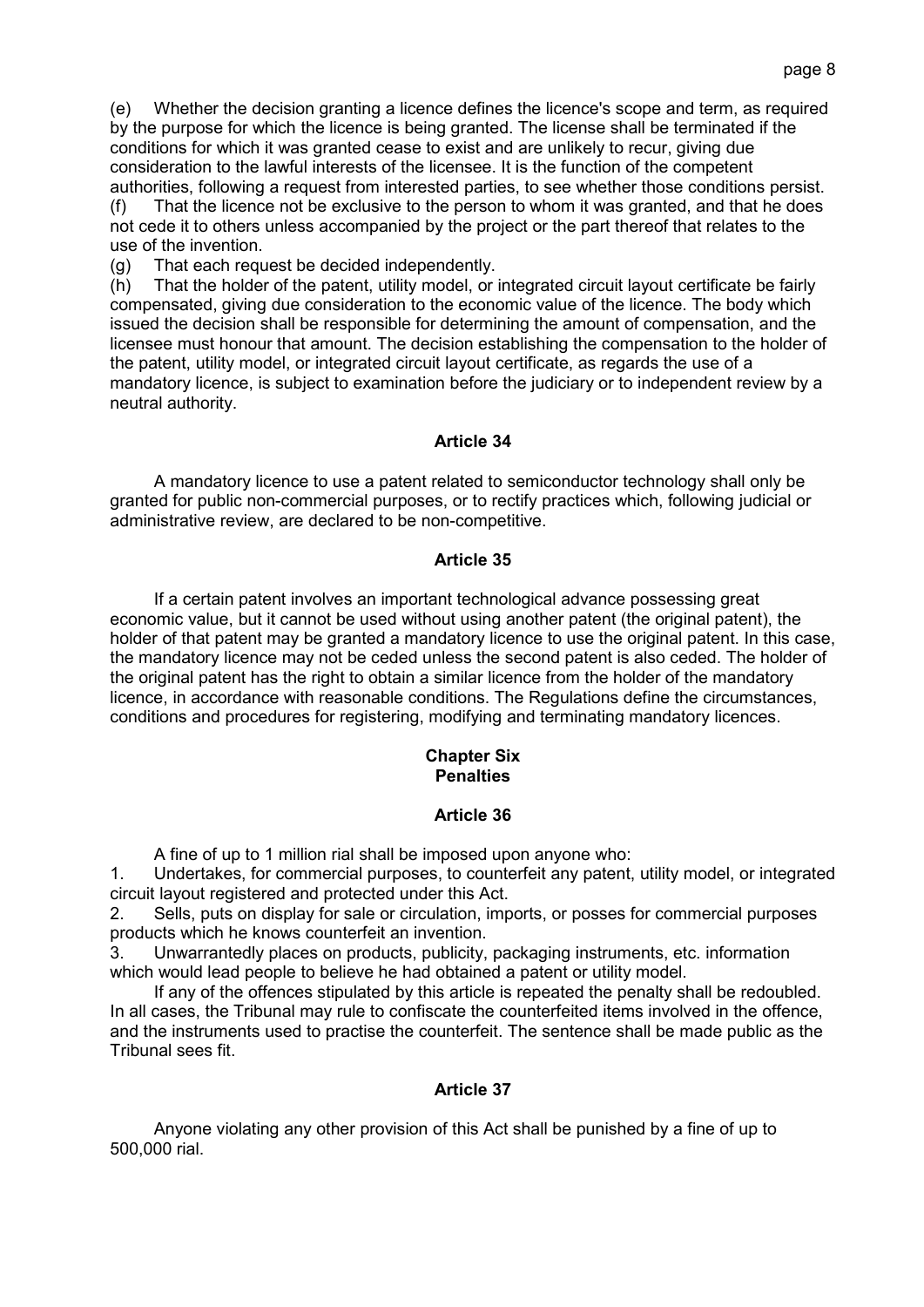Anyone who has suffered damages as a result of any of the offences stipulated in articles 36 and 37 of this Act may file a case before the Tribunal demanding compensation from the perpetrators.

## **General and Concluding Provisions Chapter Seven**

## **Article 39**

 The holder of a patent, utility model, or integrated circuit layout may, having deposited a monetary surety evaluated by the Tribunal, request the Tribunal to emit a precautionary order regarding products or goods which allegedly counterfeit the product protected by patent under this Act. The precautionary order shall be issued before a case is brought and expires if no case is filed within eight days of its issue.

### **Article 40**

 An identical product will be considered to have been obtained by an industrial process covered by the patent if the plaintiff can make a case to show that the identical product was obtained by direct use of that process, or that reasonable efforts were made to discover the process used in such production. In these circumstances, the Tribunal may order the accused to show that the process used to obtain the identical product was, in fact, different from the industrial process covered by the patent belonging to the plaintiff. In doing so the Tribunal must take account of the defendant's right to protect his own trade or industrial secrets.

## **Article 41**

 The following activities by a third party shall not be considered to infringe the rights of the holder of a patent, utility model, or integrated circuit layout:

1. Performing activities related to scientific research.

 2. Undertaking, in good faith, to manufacture a product or to use a manufacturing process for a specific product, or making serious arrangements to do so, before the other party presents the request for a patent, utility model, or integrated circuit layout for the same product, or for the process to manufacture it.

 3. Indirectly using a production process which involves the invention, in order to obtain other products.

 4. Using the invention on means of transportation (by land, sea or air) belonging to a State which is a member of an international agreement to which the Republic is a party, or which has relations of reciprocity with the Republic, should that means of transportation temporarily or accidentally find itself in the Republic.

 5. Manufacturing, arranging, using or selling the product during the period it is under protection, with the aim of obtaining a licence to market it, provided such marketing only takes place after the protection period has expired.

 6. Acts performed by a third party during any of the above activities, provided such acts do not unreasonably conflict with the ordinary use of the patent, or unreasonably damage the lawful interests of the patent holder, while also taking into consideration the lawful interests of the third party.

## **Article 42**

 Any natural or juridical person, whether Yemeni or foreigner, who chooses to base their effective activities in the Republic, or in a State or entity which is linked to the Republic by an international agreement on intellectual property, or which has relations of reciprocity with the